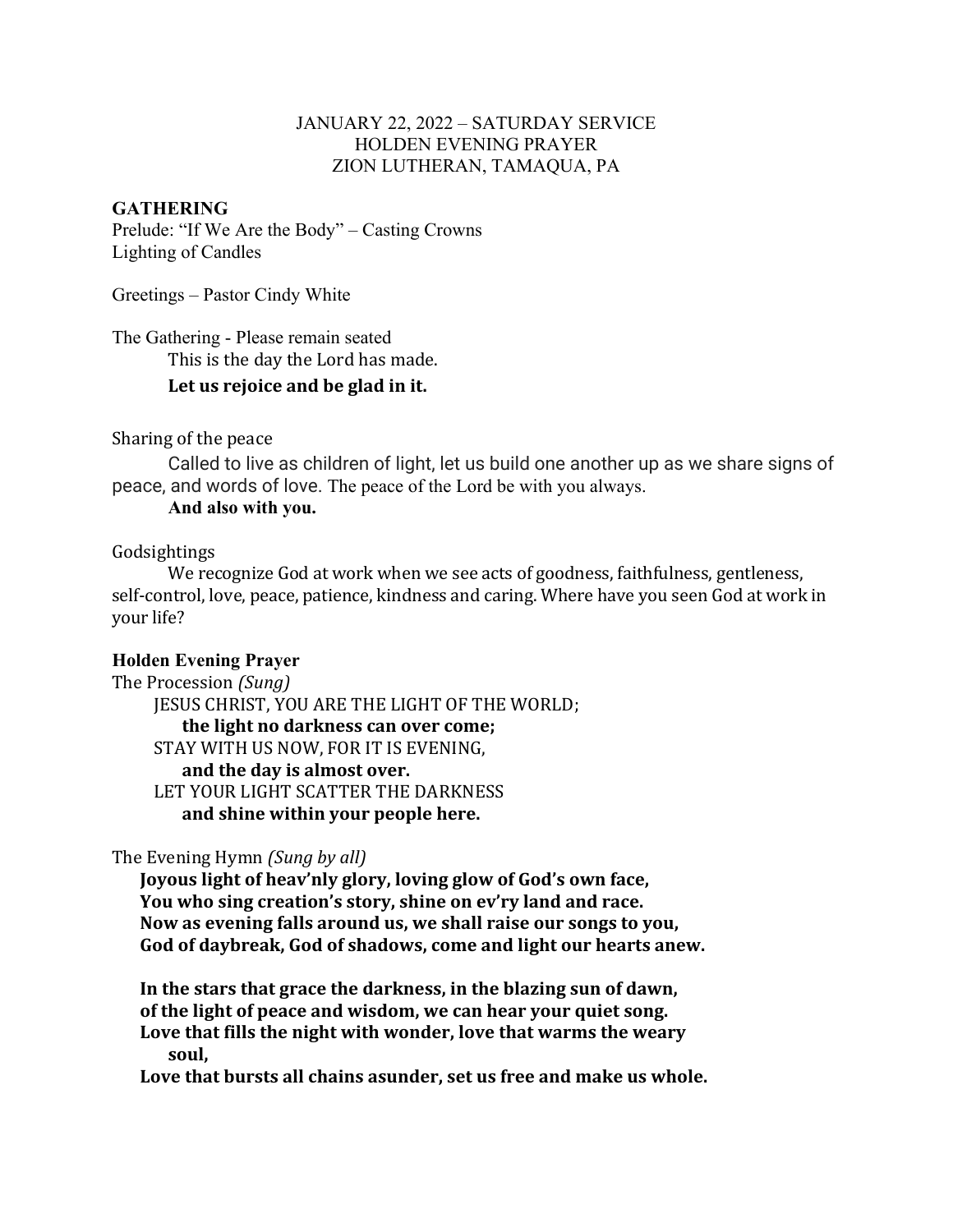You who made the heaven's splendor, ev'ry dancing star of night, make us shine with gentle justice, let us each reflect your light. **Mighty God of all creation, gentle Christ who lights our way,** Loving Spirit of salvation, lead us on to endless day.

The Evening Thanksgiving *(Sung)* MAY GOD BE WITH YOU ALL, *(Sung)* **And also with you;** LET US SING OUR THANKS TO GOD, It is right to give God thanks and praise, BLESSED ARE YOU, CREATOR OF THE UNIVERSE - FROM OLD YOU HAVE LED YOUR PEOPLE BY NIGHT AND DAY. MAY THE LIGHT OF YOUR CHRIST MAKE OUR DARKNESS BRIGHT, FOR YOUR WORD AND YOUR PRESENCE ARE THE LIGHT OF OUR PATHWAYS, AND YOU ARE THE LIGHT AND LIFE OF ALL CREATION. **Amen.**

The Psalm #141

 *The Psalm is sung as a canon (round). Congregation and lead vocal sing the first two lines together. At the beginning of the third line* ("O God, I call to you ...') the congregation *begins* to sing the same words two measures later. Pastor White will lead the congregation.

# Let my prayer rise up like incense before you, the lifting up of **my hands as an offering to you.**

- **O** God, I call to you, come to me now; O hear my voice when I **cry to you.**
- Let my prayer rise up like incense before you, the lifting up of **my hands as an offering to you.**
- **Keep** watch within me, God; deep in my heart may the light of **your love be burning bright.**
- Let my prayer rise up like incense before you, the lifting up of **my hands as an offering to you.**
- All praise to the God of all, Creator of life; all praise be to **Christ and the Spirit of love.**
- Let my prayer rise up like incense before you, the lifting up of **my hands as an offering to you.**

*(Silence for meditation)* 

**PASTOR WHITE:** MAY OUR PRAYERS COME BEFORE YOU, O GOD, AS INCENSE, AND MAY YOUR PRESENCE SURROUND AND FILL US, SO THAT IN UNION WITH ALL CREATION, WE MIGHT SING YOUR PRAISE AND YOUR LOVE IN OUR LIVES. *(Spoken)* **Amen.**

The Reading  $(1$  Corinthians  $12:12-31$ ) NIV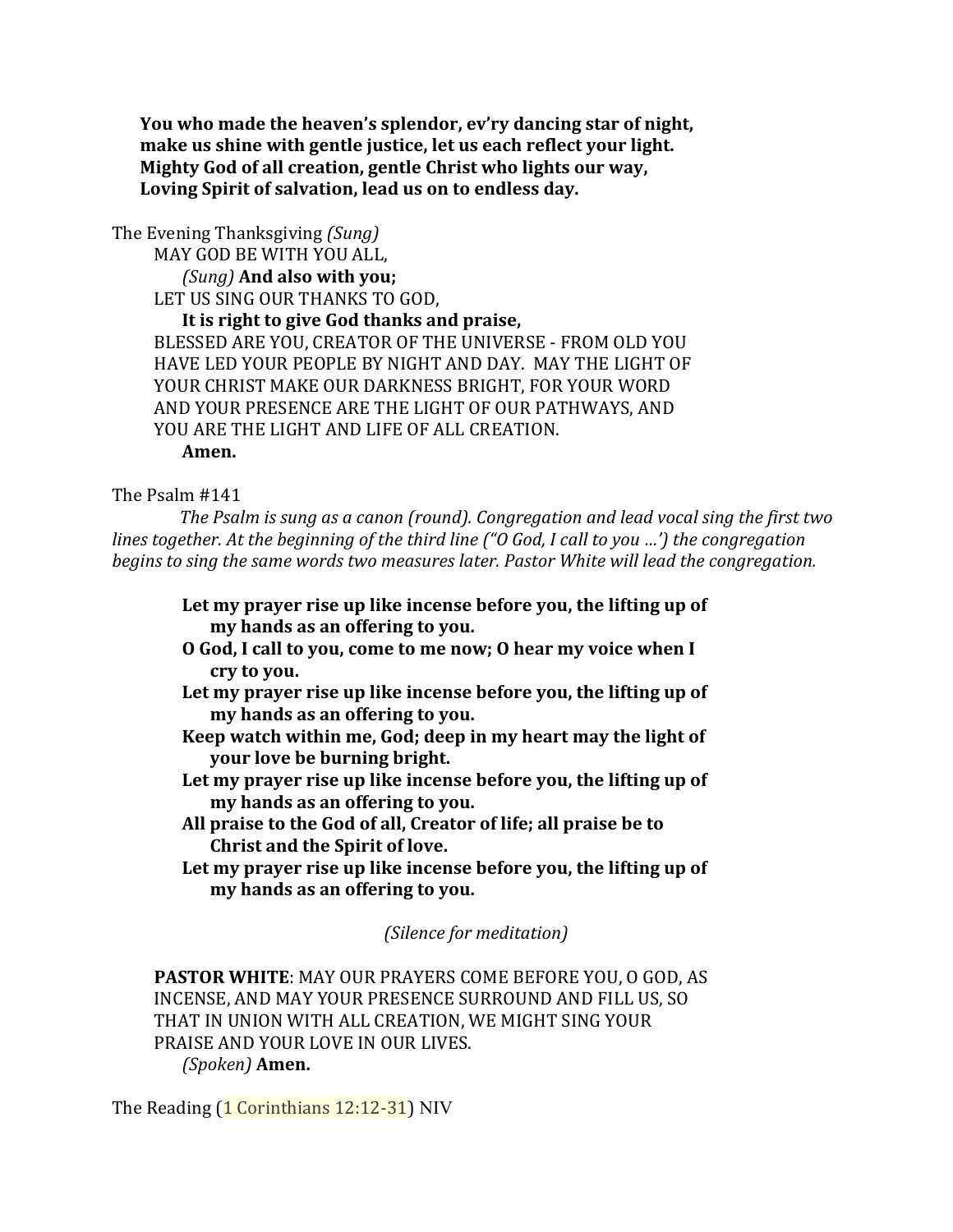Just as a body, though one, has many parts, but all its many parts form one body, so it is with Christ. For we were all baptized by one Spirit so as to form one body—whether Jews or Gentiles, slave or free—and we were all given the one Spirit to drink. Even so the body is not made up of one part but of many.

Now if the foot should say, "Because I am not a hand, I do not belong to the body," it would not for that reason stop being part of the body. And if the ear should say, "Because I am not an eye, I do not belong to the body," it would not for that reason stop being part of the body. If the whole body were an eye, where would the sense of hearing be? If the whole body were an ear, where would the sense of smell be? But in fact God has placed the parts in the body, every one of them, just as he wanted them to be. If they were all one part, where would the body be? As it is, there are many parts, but one body.

The eye cannot say to the hand, "I don't need you!" And the head cannot say to the feet, "I don't need you!" On the contrary, those parts of the body that seem to be weaker are indispensable, and the parts that we think are less honorable we treat with special honor. And the parts that are unpresentable are treated with special modesty, while our presentable parts need no special treatment. But God has put the body together, giving greater honor to the parts that lacked it, so that there should be no division in the body, but that its parts should have equal concern for each other. If one part suffers, every part suffers with it; if one part is honored, every part rejoices with it.

Now you are the body of Christ, and each one of you is a part of it. And God has placed in the church first of all apostles, second prophets, third teachers, then miracles, then gifts of healing, of helping, of guidance, and of different kinds of tongues. Are all apostles? Are all prophets? Are all teachers? Do all work miracles? Do all have gifts of healing? Do all speak in tongues? Do all interpret? Now eagerly desire the greater gifts. And yet I will show you the most excellent way.

# *(Silence for Meditation)*

# **PASTOR WHITE:** THE LIGHT SHINES IN THE DARKNESS *(Spoken)* and the darkness has not overcome it.

The Message - Pastor Cindy White

The Annunciation (Please remain seated)

AN ANGEL WENT FROM GOD TO A TOWN CALLED NAZARETH TO A WOMAN WHOSE NAME WAS MARY. THE ANGEL SAID TO HER, "REJOICE, O HIGHLY FAVORED, FOR GOD IS WITH YOU. YOU SHALL BEAR A CHILD, AND HIS NAME SHALL BE JESUS, THE CHOSEN ONE OF GOD MOST HIGH." AND MARY SAID, "I AM THE SERVANT OF MY GOD, I LIVE TO DO YOUR WILL."

The Magnificat *(Sung by all)*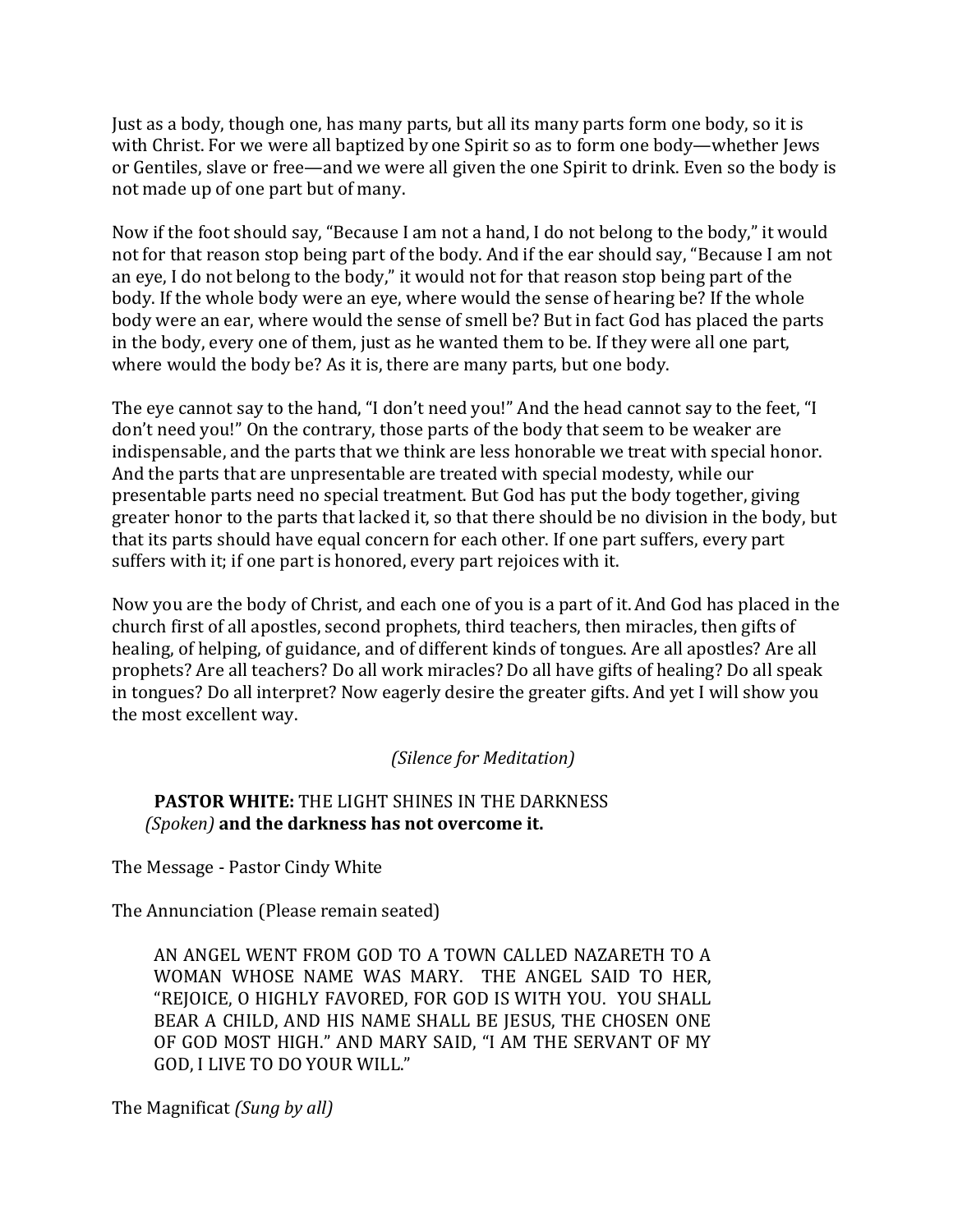**My soul proclaims your greatness, O God, and my spirit rejoices in you,**

**You have looked with love on your servant here, and blessed me all my life through.**

**Great and mighty are you, O Holy One, strong is your kindness ever more.**

How you favor the weak, and lowly one, humbling the proud of **heart.**

You have cast the mighty down from their thrones, and uplifted **the humble of heart,**

**You have filled the hungry with wondrous things, and left the** wealthy no part.

Great and mighty are you, O Faithful One, strong is your justice strong your love,

As you promised to Sarah and Abraham, kindness forevermore. **My soul proclaims your greatness, O God, and my spirit rejoices in you,**

**You have looked with love on your servant here, and blessed me all my life through.**

The Litany

**R/** *(Sung)* **God of mercy, hold us in love.** IN PEACE, IN PEACE, WE PRAY TO YOU: God of mercy, hold us in love. FOR PEACE AND SALVATION, WE PRAY TO YOU: God of mercy, hold us in love. FOR PEACE BETWEEN NATIONS, FOR PEACE BETWEEN PEOPLES:

God of mercy, hold us in love.

FOR WE WHO ARE GATHERED TO WORSHIP AND PRAISE YOU: God of mercy, hold us in love. FOR ALL OF YOUR SERVANTS WHO LIVE OUT YOUR GOSPEL: God of mercy, hold us in love.

FOR ALL THOSE WHO GOVERN, THAT JUSTICE MIGHT GUIDE THEM:

God of mercy, hold us in love. FOR ALL THOSE WHO LABOR IN SERVICE TO OTHERS: God of mercy, hold us in love. GRANT WEATHER THAT NOURISHES ALL OF CREATION: God of mercy, hold us in love. KEEP WATCH ON OUR LOVED ONES AND KEEP US FROM DANGER:

God of mercy, hold us in love. FOR ALL THE BELOVED WHO REST IN YOUR MERCY: **God of mercy, hold us in love.**